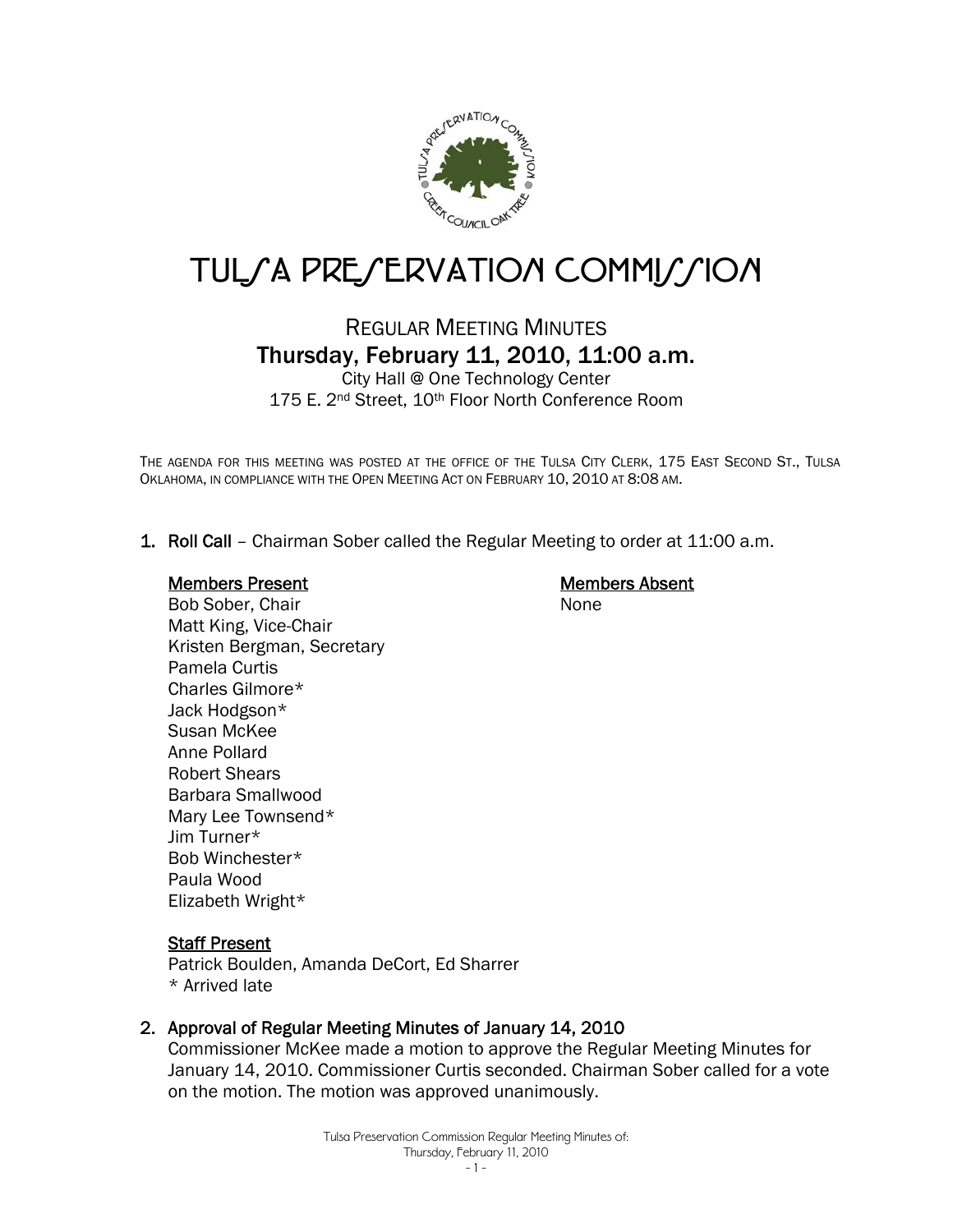| In Favor     | Opposed | <b>Abstaining</b> | <b>Not Present</b> |
|--------------|---------|-------------------|--------------------|
| 1. Bergman   | None    | None              | 1. Gilmore         |
| 2. Curtis    |         |                   | 2. Hodgson         |
| 3. King      |         |                   | 3. Townsend        |
| 4. McKee     |         |                   | 4. Turner          |
| 5. Pollard   |         |                   | 5. Winchester      |
| 6. Shears    |         |                   | 6. Wright          |
| 7. Smallwood |         |                   |                    |
| 8. Sober     |         |                   |                    |

9. Wood

# Approval of the TPC Retreat Minutes of January 23, 2010

Commissioner Smallwood made a motion to approve the TPC Retreat Minutes for January 23, 2010. Commissioner King seconded. Chairman Sober called for a vote on the motion. The motion was approved unanimously.

| In Favor<br>1. Bergman<br>2. Curtis<br>3. Gilmore<br>4. King<br>5. McKee<br>6. Pollard<br>7. Shears<br>8. Smallwood<br>9. Sober | <b>Opposed</b><br>None | <b>Abstaining</b><br>None | <b>Not Present</b><br>1. Hodgson<br>2. Turner<br>3. Winchester<br>4. Wright |
|---------------------------------------------------------------------------------------------------------------------------------|------------------------|---------------------------|-----------------------------------------------------------------------------|
| 10. Townsend                                                                                                                    |                        |                           |                                                                             |
| 11. Wood                                                                                                                        |                        |                           |                                                                             |

# 3. Committee Reports

# A. Historic Preservation Committee

# i. Announcement of Conflict of Interest

No one responded to having a conflict of interest with any of the proposals on the agenda.

# ii. Applications for Certificate of Appropriateness

1. 1621 S. St. Louis Avenue (Swan Lake)

Applicant: Julie James Request: Construct new single-family home on lot according to plans submitted.

Application Date: February 9, 2010 APPROVED WITHOUT CONDITIONS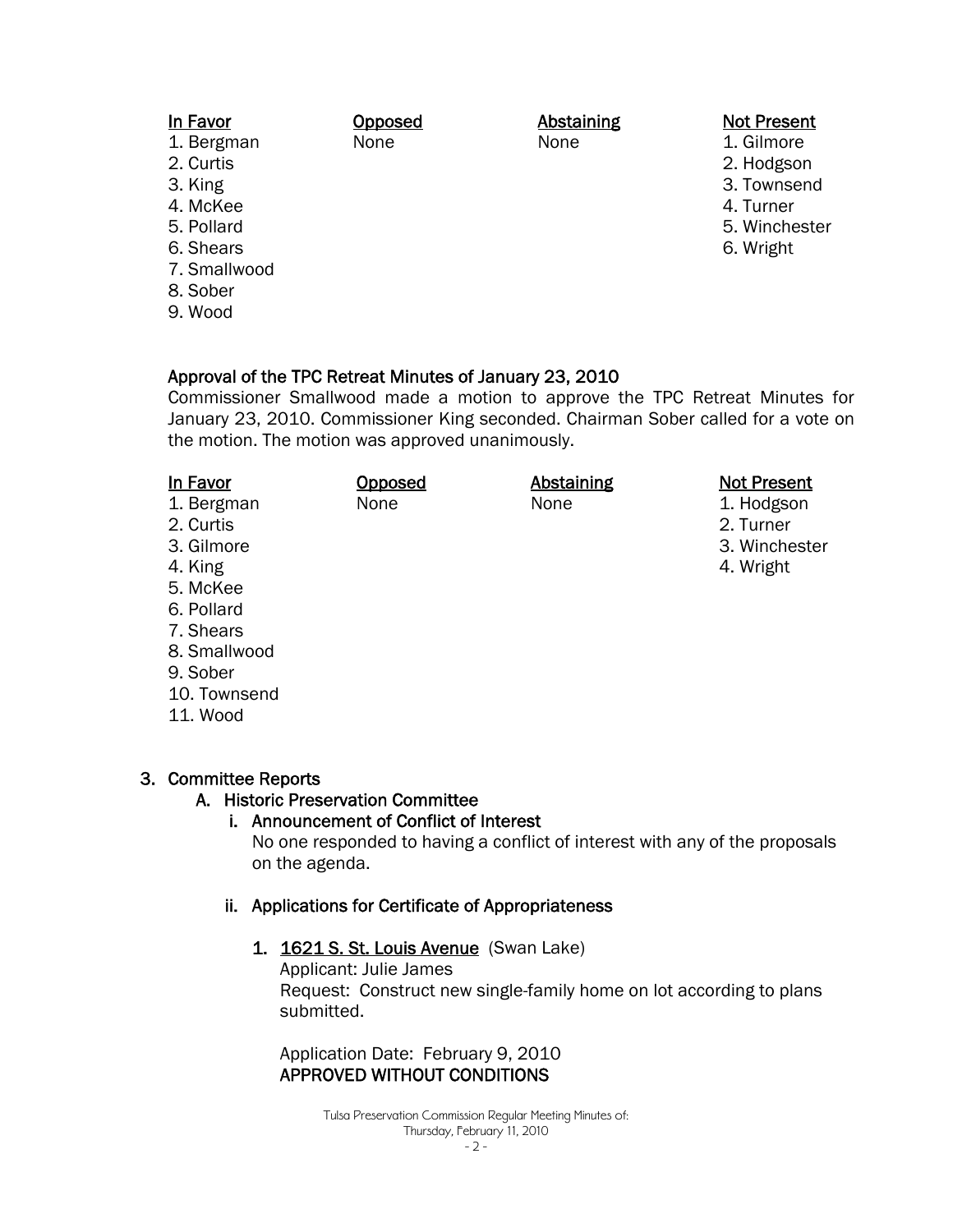Mr. Sharrer presented Julie James' Certificate of Appropriateness application to the Commission and read the applicable guidelines for this district.

Ms. James was present. She thanked the Commission for its time and advice during the process, noting the architecture expertise made available to her by the COA Subcommittee.

Commissioner King gave the COA Subcommittee report on the application. The COA Subcommittee considered Ms. James' application to be complete and recommended approval. Commissioner King made a motion to approve the application with no conditions. Commissioner Winchester seconded the motion. Chairman Sober asked for a vote on the motion.

|                | Vote: 1621 S. St. Louis Avenue   Julie James |                   |                    |
|----------------|----------------------------------------------|-------------------|--------------------|
| In Favor       | <b>Opposed</b>                               | <b>Abstaining</b> | <b>Not Present</b> |
| 1. Bergman     | None                                         | None              | 1. Turner          |
| 2. Curtis      |                                              |                   |                    |
| 3. Gilmore     |                                              |                   |                    |
| 4. Hodgson     |                                              |                   |                    |
| 5. King        |                                              |                   |                    |
| 6. McKee       |                                              |                   |                    |
| 7. Pollard     |                                              |                   |                    |
| 8. Shears      |                                              |                   |                    |
| 9. Smallwood   |                                              |                   |                    |
| 10. Sober      |                                              |                   |                    |
| 11. Townsend   |                                              |                   |                    |
| 12. Winchester |                                              |                   |                    |
| 13. Wood       |                                              |                   |                    |
| 14. Wright     |                                              |                   |                    |
|                |                                              |                   |                    |

The motion was Approved Unanimously by members present and voting. Swan Lake Guidelines cited: C1.0.1 - C1.0.3, C1.1.1 – C1.1.4, C1.2.1, C1.31, C1.3.2

# 2. 1320 E. 19th Street (Swan Lake)

Applicant: Lynn Jones Request: Remove non-original siding from gable ends on east and west elevations, revealing original Tudor detailing. Repair or replace half-timber details as necessary.

Application Date: February 9, 2010 APPROVED WITHOUT CONDITIONS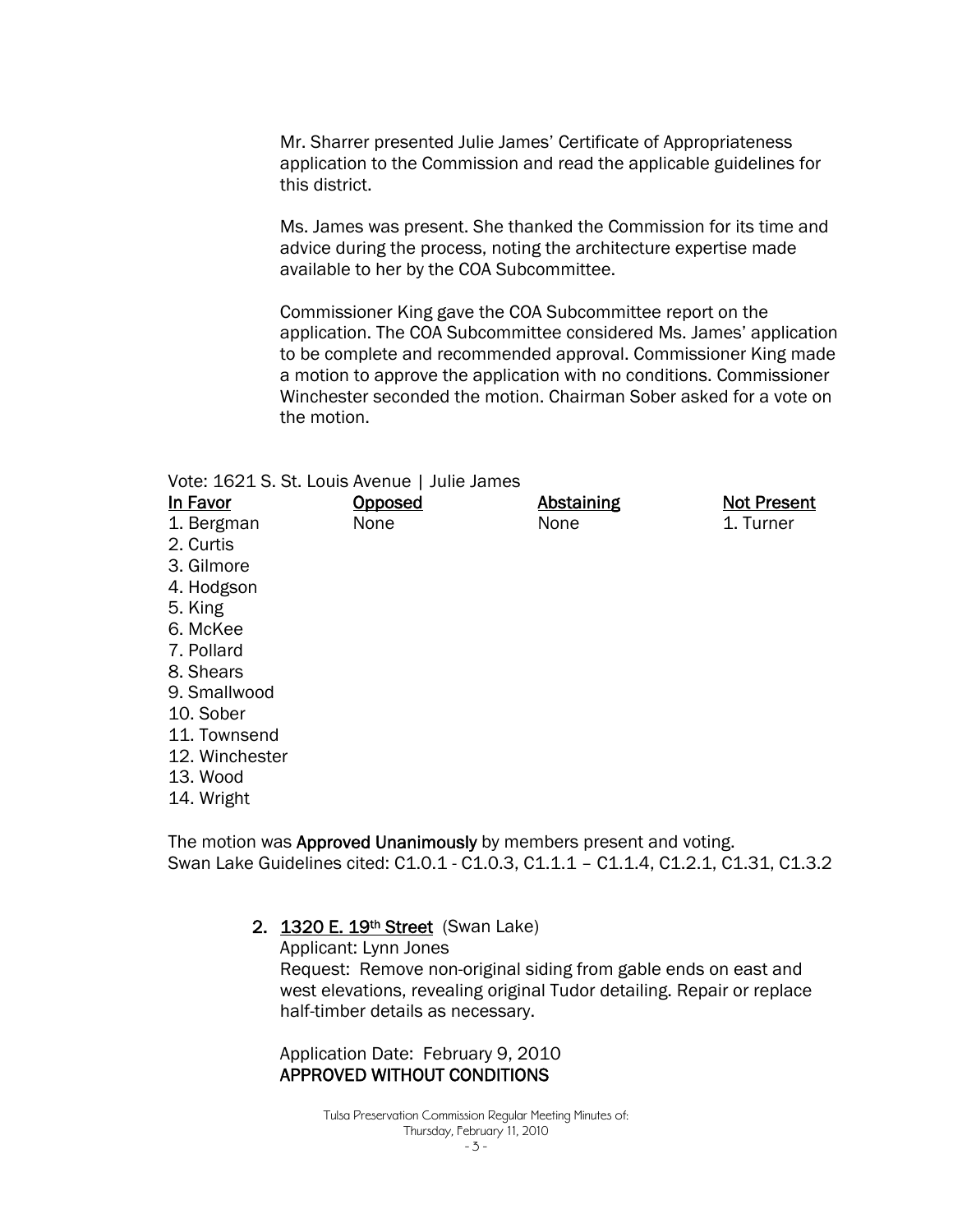Mr. Sharrer presented Ms. Jones' Certificate of Appropriateness application to the Commission and read the applicable guidelines for this district.

Ms. Jones was not present.

**Opposed** None

Commissioner King gave the COA Subcommittee report on the application. The COA Subcommittee considered Ms. Jones' application to be complete and recommended approval. Commissioner King made a motion to approve the application with no conditions. Commissioner Winchester seconded the motion. Chairman Sober asked for a vote on the motion.

> Abstaining None

Not Present 1. Turner

Vote: 1320 E. 19th Street | Lynn Jones

| In Favor   |
|------------|
| 1. Bergman |
| 2. Curtis  |

- 3. Gilmore
- 4. Hodgson
- 5. King
- 6. McKee
- 7. Pollard
- 8. Shears
- 9. Smallwood
- 10. Sober
- 11. Townsend
- 12. Winchester
- 13. Wood
- 14. Wright

The motion was **Approved Unanimously** by members present and voting. Swan Lake Guidelines cited: A1.0.2, A1.0.3

# 3. 1565 Swan Drive (Swan Lake)

Applicant: Michele Falkensten Request: Construct 64 square foot (8.5' x 7.5') one-story addition on west elevation according to plans submitted.

Application Date: February 9, 2010 APPROVED WITHOUT CONDITIONS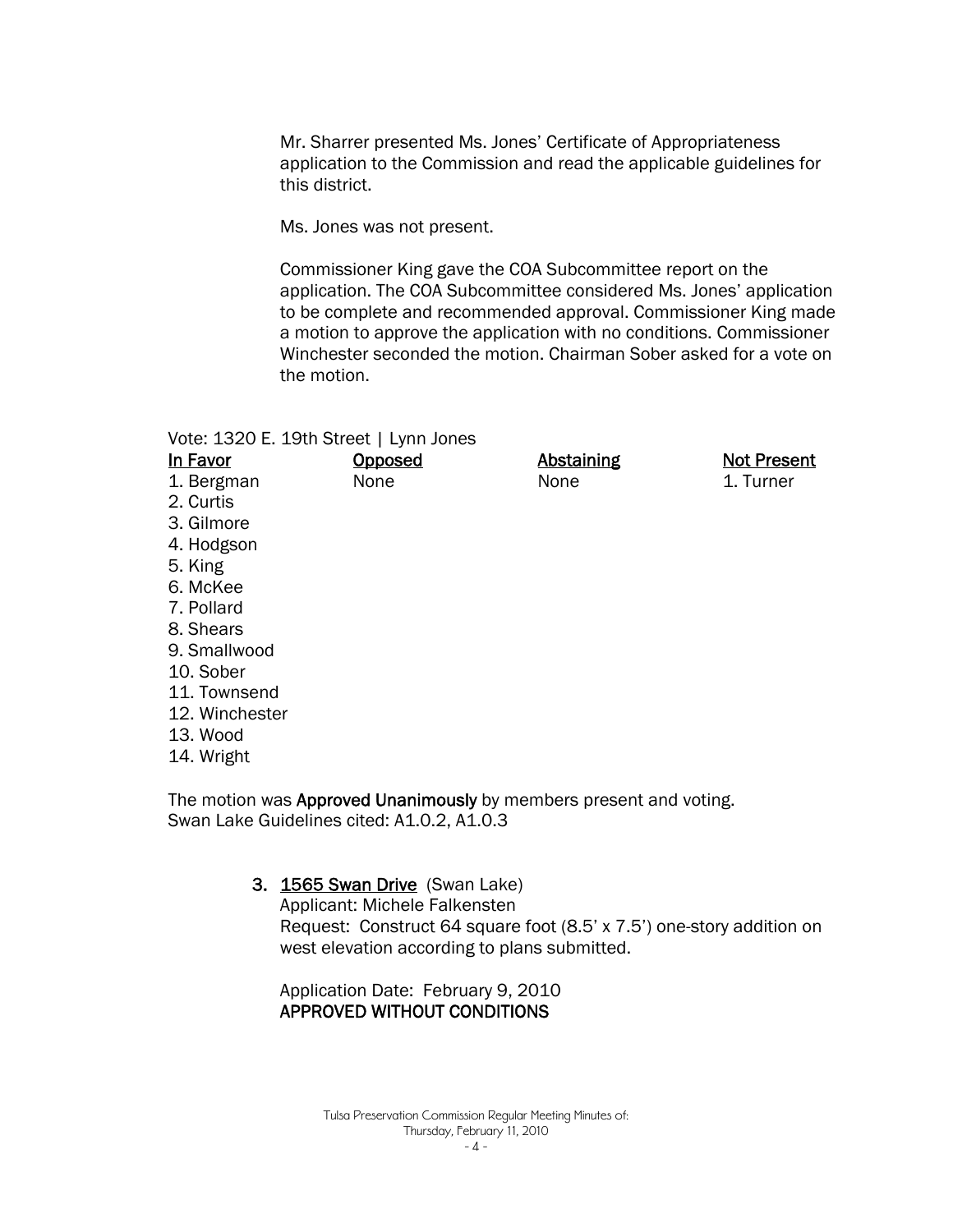Mr. Sharrer presented Ms. Falkensten's Certificate of Appropriateness application to the Commission and read the applicable guidelines for this district.

Ms. Falkensten was present to answer questions.

Commissioner King gave the COA Subcommittee report on the application. The COA Subcommittee considered Ms. Falkensten's application to be complete and recommended approval. Commissioner King made a motion to approve the application with no conditions. Commissioner Winchester seconded the motion. Chairman Sober asked for a vote on the motion.

Vote: 1565 Swan Drive | Michele Falkensten

| In Favor       | <b>Opposed</b> | <b>Abstaining</b> | <b>Not Present</b> |
|----------------|----------------|-------------------|--------------------|
| 1. Bergman     | None           | None              | 1. Turner          |
| 2. Curtis      |                |                   |                    |
| 3. Gilmore     |                |                   |                    |
| 4. Hodgson     |                |                   |                    |
| 5. King        |                |                   |                    |
| 6. McKee       |                |                   |                    |
| 7. Pollard     |                |                   |                    |
| 8. Shears      |                |                   |                    |
| 9. Smallwood   |                |                   |                    |
| 10. Sober      |                |                   |                    |
| 11. Townsend   |                |                   |                    |
| 12. Winchester |                |                   |                    |
| 13. Wood       |                |                   |                    |
| 14. Wright     |                |                   |                    |
|                |                |                   |                    |

The motion was **Approved Unanimously** by members present and voting. Swan Lake Guidelines cited: B1.0.1 – B1.0.3, B1.2.1, B1.2.2, B1.3.2

4. 1603 S. Rockford Avenue (Swan Lake)

Applicant: Duane Cuthbertson Request: Install clear-view storm door at front entry.

# Application Date: February 9, 2010 APPROVED WITHOUT CONDITIONS

Mr. Sharrer presented Mr. Cuthbertson's Certificate of Appropriateness application to the Commission and read the applicable guidelines for this district.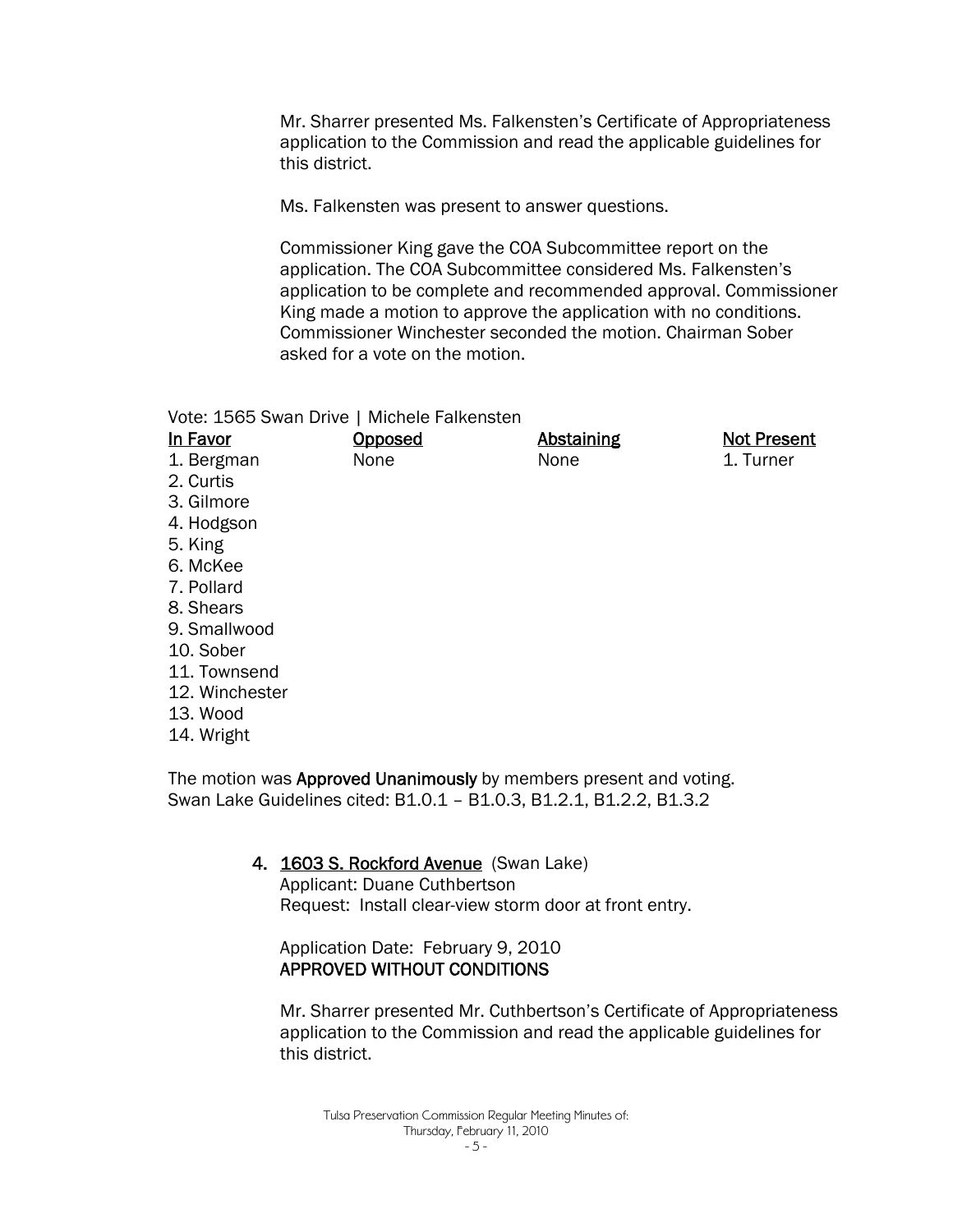Mr. Cuthbertson was not present.

Commissioner King gave the COA Subcommittee report on the application. The COA Subcommittee considered Mr. Cuthbertson's application to be complete and recommended approval. Commissioner King made a motion to approve the application with no conditions. Commissioner Winchester seconded the motion. Chairman Sober asked for a vote on the motion.

| Vote: 1603 S. Rockford Avenue   Duane Cuthbertson |         |            |                    |
|---------------------------------------------------|---------|------------|--------------------|
| In Favor                                          | Opposed | Abstaining | <b>Not Present</b> |
| 1. Bergman                                        | None    | None       | 1. Turner          |
| 2. Curtis                                         |         |            |                    |
| 3. Gilmore                                        |         |            |                    |
| 4. Hodgson                                        |         |            |                    |
| 5. King                                           |         |            |                    |
| 6. McKee                                          |         |            |                    |
| 7. Pollard                                        |         |            |                    |
| 8. Shears                                         |         |            |                    |
| 9. Smallwood                                      |         |            |                    |
| 10. Sober                                         |         |            |                    |
| 11. Townsend                                      |         |            |                    |
| 12. Winchester                                    |         |            |                    |
| 13. Wood                                          |         |            |                    |
|                                                   |         |            |                    |

14. Wright

The motion was **Approved Unanimously** by members present and voting. Swan Lake Guidelines cited: A1.2.8

# B. Rules and Regulations Committee

No report.

# C. Outreach Committee

Commissioner Bergman announced that the next Outreach Committee meeting would be held Thursday, February 18th at 11:30am at Eloté. A major topic of the meeting will be the upcoming Realtor Education Program, scheduled for Wednesday, March 10, 9:00am – 12:00pm at the Greater Tulsa Association of Realtors Training Center, 11505 East 43rd Street

# D. Implementation Committee

Commissioner Smallwood led a discussion on several proposed changes to the preservation program that had been discussed during the Annual Retreat. The topics discussed include a reduction in the number of TPC members serving on the Commission; professional, residency and property ownership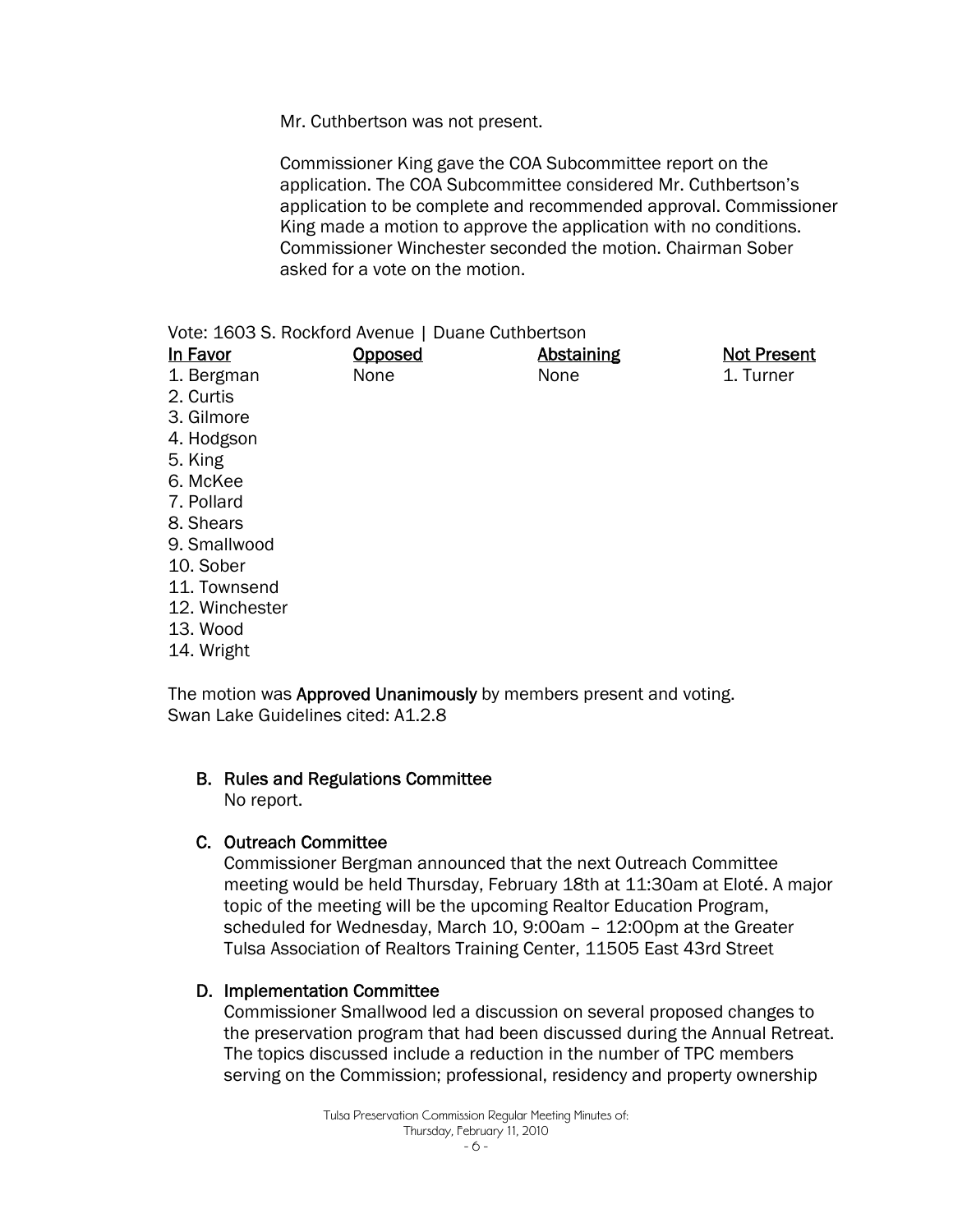requirements for serving on the Commission; the enactment of term limits; changing the schedule of TPC member appointments from July to October; expanding the authority of staff to approve work; and transitioning from oncemonthly to twice-monthly meetings. After much discussion, Commissioner Smallwood agreed to take the feedback on the proposed changes back to Committee for refinement.

Commissioner King made a motion to call for a Special Meeting to discuss the recommendations of the Implementation Committee once they are ready, in order to have more time for discussion without extending the length of a Regular Meeting. Commissioner Smallwood seconded the motion. Chairman Sober asked for a vote on the motion.

| In Favor     | <b>Opposed</b> | <b>Abstaining</b> | <b>Not Present</b> |
|--------------|----------------|-------------------|--------------------|
| 1. Bergman   | None           | None              | 1. Curtis          |
| 2. Gilmore   |                |                   | 2. Pollard         |
| 3. Hodgson   |                |                   | 3. Shears          |
| 4. King      |                |                   | 4. Townsend        |
| 5. McKee     |                |                   | 5. Winchester      |
| 6. Smallwood |                |                   | 6. Wood            |
| 7. Sober     |                |                   |                    |
| 8. Turner    |                |                   |                    |
| 9. Wright    |                |                   |                    |

The motion was **Approved Unanimously** by members present and voting.

# E. Implementation Committee

No report.

# 4. Chair Report

# A. Committee Assignments

Chairman Sober distributed the committee assignments for 2010 to all the members. Ms. DeCort agreed to email the list to the members as well.

# B. Request for letter of support for the PLANiTULSA Comprehensive Plan Final **Draft**

Chairman Sober led a discussion regarding the PLANiTULSA Comprehensive Plan update process. He asked if the Commission would be agreeable to writing a letter of support to the Tulsa Metropolitan Area Planning Commission, asking them to adopt the Final Draft of Plan. Commissioner King made a motion to write such a letter of support. Commissioner Gilmore seconded the motion. Chairman Sober asked for a vote on the motion.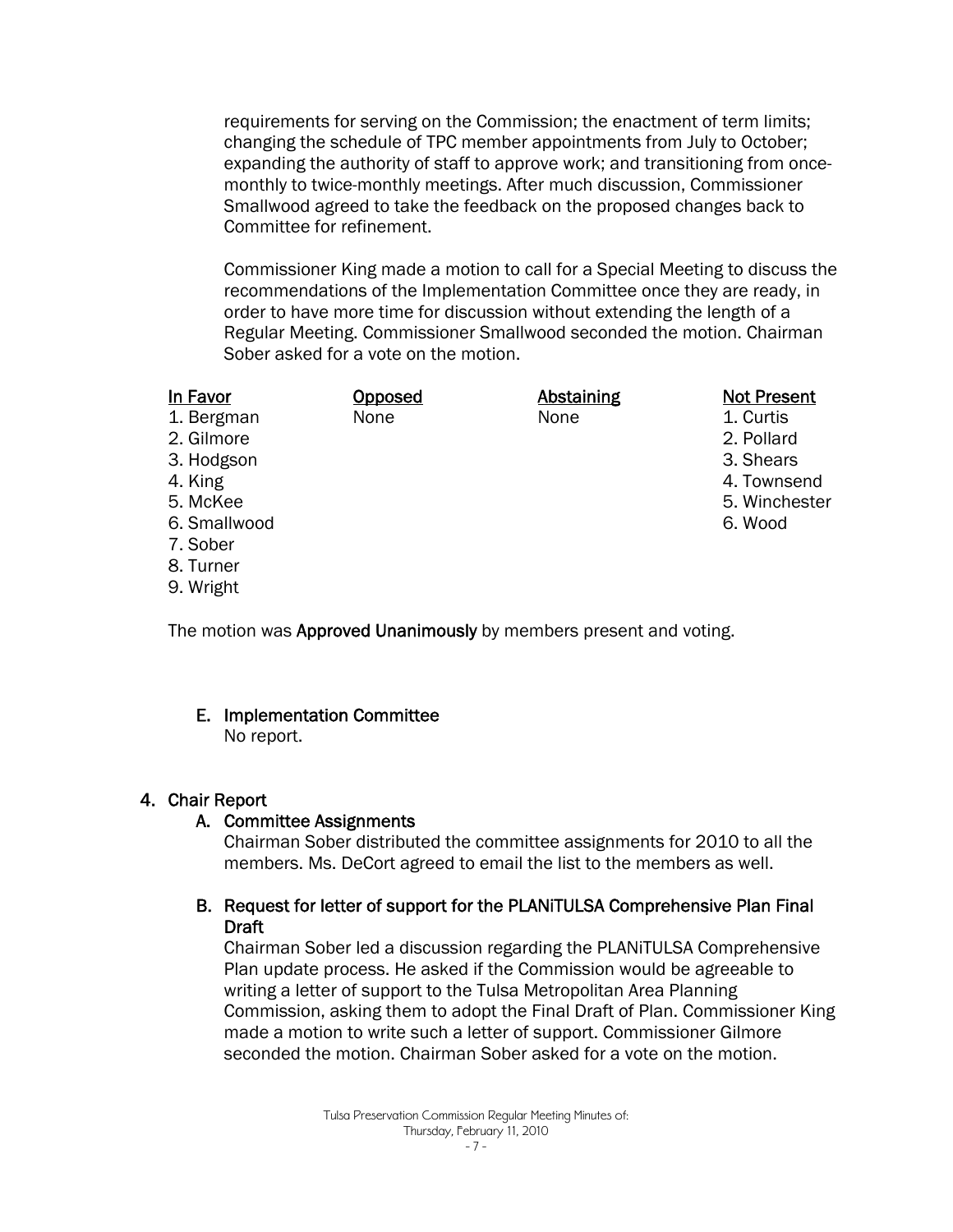In Favor 1. Bergman 2. Hodgson 3. King 4. Smallwood 5. Sober Opposed None Abstaining 1. Gilmore 2. Turner 3. Wright

#### Not Present

- 1. Curtis
- 2. McKee
- 3. Pollard
- 4. Shears
- 5. Townsend
- 6. Winchester
- 7. Wood

The motion was Approved by Majority of the members present and voting.

# 5. Staff Report

The February Staff Report was distributed to the Commissioners at the meeting.

# 6. Absence Report

No report.

# 7. Other Business

No other business.

#### 8. New Business

A. Request for a Letter of Support for Rooftop Signage in the Blue Dome District Blake Ewing, owner of Joe Momma's, 112 S. Elgin, made a brief presentation to the Commission regarding the proposed ordinance change to allow businesses in downtown's Blue Dome District to place signs on the roof of their building. Mr. Ewing asked the Commission if they would write a letter to the Tulsa Metropolitan Area Planning Commission supporting the efforts of the Blue Dome business owners. Commissioner Gilmore stated that an ordinance which allows rooftop signs in the Blue Dome District would be historically appropriate and noted that many existing signs of that type are historically significant. Commissioner Gilmore made a motion to write such a letter of support. Commissioner King seconded the motion. Chairman Sober called for a vote on the motion.

| In Favor<br>1. Bergman<br>2. Curtis<br>3. Gilmore<br>4. Hodgson<br>5. King<br>6. McKee<br>7. Shears<br>8. Smallwood<br>9. Sober<br>10. Turner<br>11. Winchester | <u>Opposed</u><br>None | <b>Abstaining</b><br>1. Wright | <b>Not Present</b><br>1. Pollard<br>2. Townsend<br>3. Wood |
|-----------------------------------------------------------------------------------------------------------------------------------------------------------------|------------------------|--------------------------------|------------------------------------------------------------|
|                                                                                                                                                                 |                        |                                |                                                            |

Tulsa Preservation Commission Regular Meeting Minutes of: Thursday, February 11, 2010